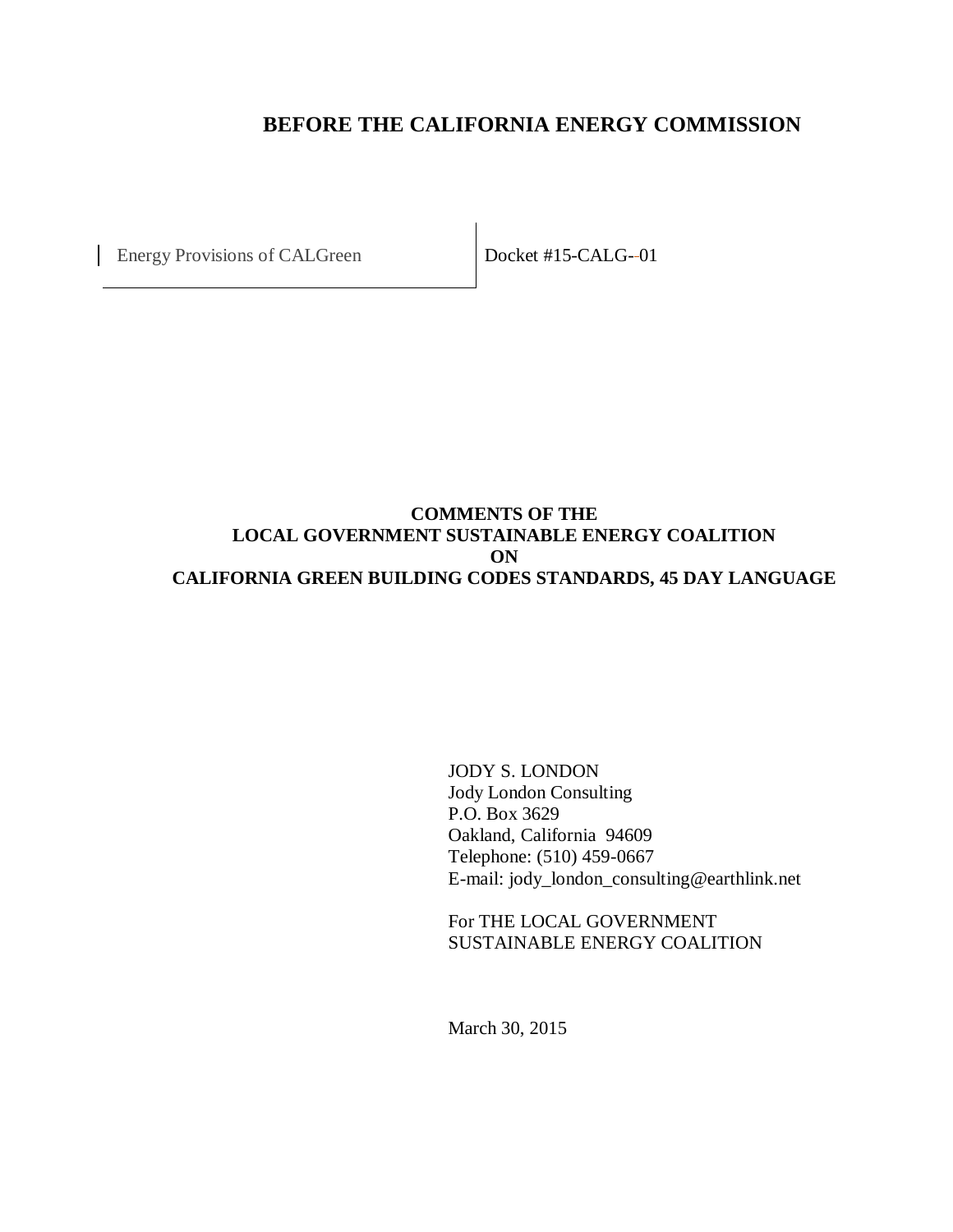The Local Government Sustainable Energy Coalition<sup>1</sup> ("LGSEC") appreciates the opportunity to provide comments regarding the California Green Building Standards Code under consideration by the California Energy Commission ("Commission" or "CEC"). The LGSEC generally agrees with the revisions to CALGreen and welcomes the Tier 3 addition in A4.203.1.2.3 to more formally recognize Zero Net Energy ("ZNE") Buildings through the Energy Design Rating metric. We are pleased to see that California Building Energy Code Compliance ("CBECC") produces this metric and look forward to realizing its promise in the coming years. The Energy Design Rating provides a much needed metric for setting wholebuilding energy use targets for low-rise residential new construction projects. We look forward to supporting the Commission in expanding the Energy Design Rating to other building types, since high-rise residential and commercial dominate new construction in cities. We suggest considering development of a more robust set of complementary metrics to accompany the Energy Design Rating, especially for alterations.

While we support the ZNE Tier, it is not necessary to tie "Tier 3" to achieving the 30% energy budget reduction of "Tier 2." The Energy Design Rating affords the opportunities to (1) take the critical next step of considering whole-building energy tradeoffs in design decisions, and (2) recognize improvements in efficiency beyond the loads which can be directly regulated. Tying the ZNE path to Tier 2 may pose considerable challenge to projects (and potential for early adoption in local reach codes) in coastal climate zones. For example, research by the engineering firm ARUP found that in San Francisco's climate (CZ3), under Title 24 (2013) the sum of all loads for which the Commission-approved software recognizes performance-based

 $\overline{a}$ 

 $<sup>1</sup>$  The LGSEC is a statewide membership organization of cities, counties, associations and councils of government,</sup> special districts, and non-profit organizations that support government entities. Each of these organizations may have different views on elements of these comments, which were approved by the LGSEC's Board. A list of our members can be found at [www.lgsec.org.](http://www.lgsec.org/)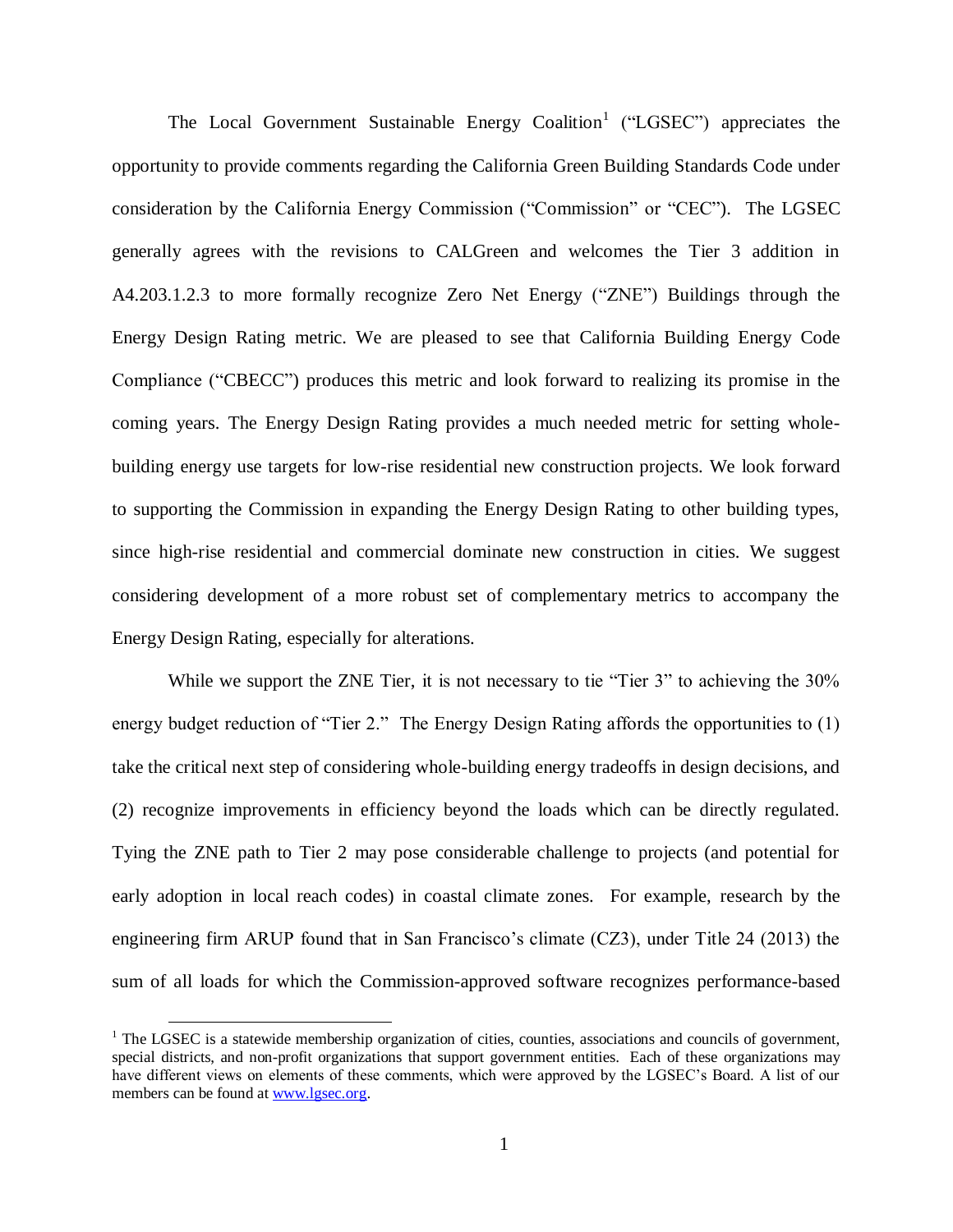tradeoffs represent only 30% of expected total TDV energy consumption.<sup>2</sup> While the Energy Design Rating is an independent calculation, the percent-beyond-code approach to Tiers (and reach codes in general) has diminishing returns and diminishing practicality. A ZNE path based



upon the whole-building Energy Design Rating should afford maximum design flexibility (after compliance with the Energy Standards); as the Energy Standards grow more stringent, 30% savings from performance loads may not be the most practical, cost-effective, or programmatically desirable approach

**Figure 1. Potential Energy Reductions**

to pursue improvement.

 $\overline{a}$ 

Energy Design Ratings provide great promise, and the LGSEC hopes to see this metric used as the International Code Council is making strides in building performance-based and outcome-based compliance pathways. The LGSEC supports the CEC in further applications of this metric due to its potential to simplify compliance pathways.

One additional area of interest is using CBECC to further model more granular (i.e., end use) Energy Design Rating metrics for both residential and nonresidential existing building alterations. These metrics could provide additional opportunities for streamlining compliance pathways in alterations. The LGSEC has a keen interest in the Energy Design Rating and its

 $2^2$  ARUP (2014), "San Francisco Outcome-Based Reach Building Energy Code - Proposal for Implementation."